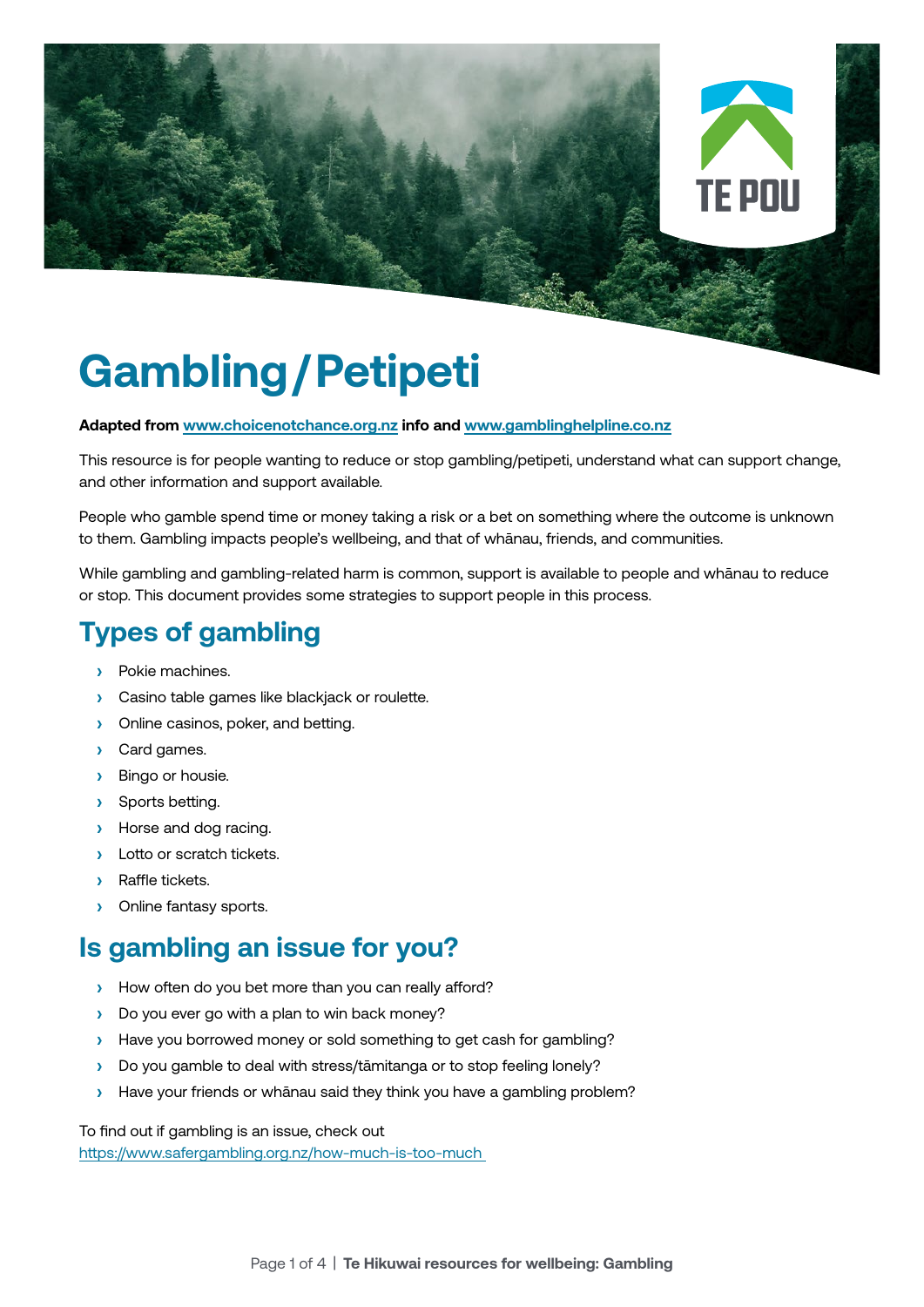If the answers to these questions worry you or those around you, maybe it is time to think about changing your gambling. Seeking support for your gambling can be difficult. Some people feel guilt or shame about their gambling. You don't have to do this alone. Seeking support from your whānau, friends, GP or health professional can help you with your decision to change.

If you feel overwhelmed and want some support with your own or someone else's gambling, call **0800 654 655**, text **8006**, or check out the support options at the end of this document.

# **How do I change?**

While changing gambling behaviours can be challenging, a three-stage process gives the best chance of sticking to it.

- 1. Think about your behaviour.
- 2. Plan for the changes you want.
- 3. Act on your decision.

Some helpful strategies for each stage are below.

## **1. Think about your behaviour**

Some people experience urges to gamble when they are reducing or stopping gambling. The desire to gamble may be triggered by emotional or physical experiences or reactions. Triggers are different for everyone, such as stress, social events, or certain places. Figuring out your triggers helps identify when you are most likely to gamble.

What are your triggers?

- **›** Money having or needing more?
- **›** Access online gambling or being in places like a betting shop or pub?
- **›** Time having downtime that you want to fill?
- **›** Mood feeling high or low?

#### **Managing gambling urges**

Gambling urges are a normal part of changing how you gamble. Each time you notice and resist an urge you gain more control.

While you can plan to avoid gambling triggers, you will not be able to avoid them altogether.

You can manage urges by:

- **›** being aware of urges and triggers to gamble and taking steps to avoid these where possible
- **›** learning to cope with urges without acting on them to stay in control
- **›** getting help from gambling support services to learn strategies to get through urges
- **›** telling friends or whānau about your plans, why this is important to you, and asking them to support you on your journey.

Urges only last a short time. The more you practice managing urges the easier they get. For some people who gamble, urges are a serious problem and can make them feel distressed. You do not have to do this alone. Call the gambling helpline or **0800 654 655** to take the first step.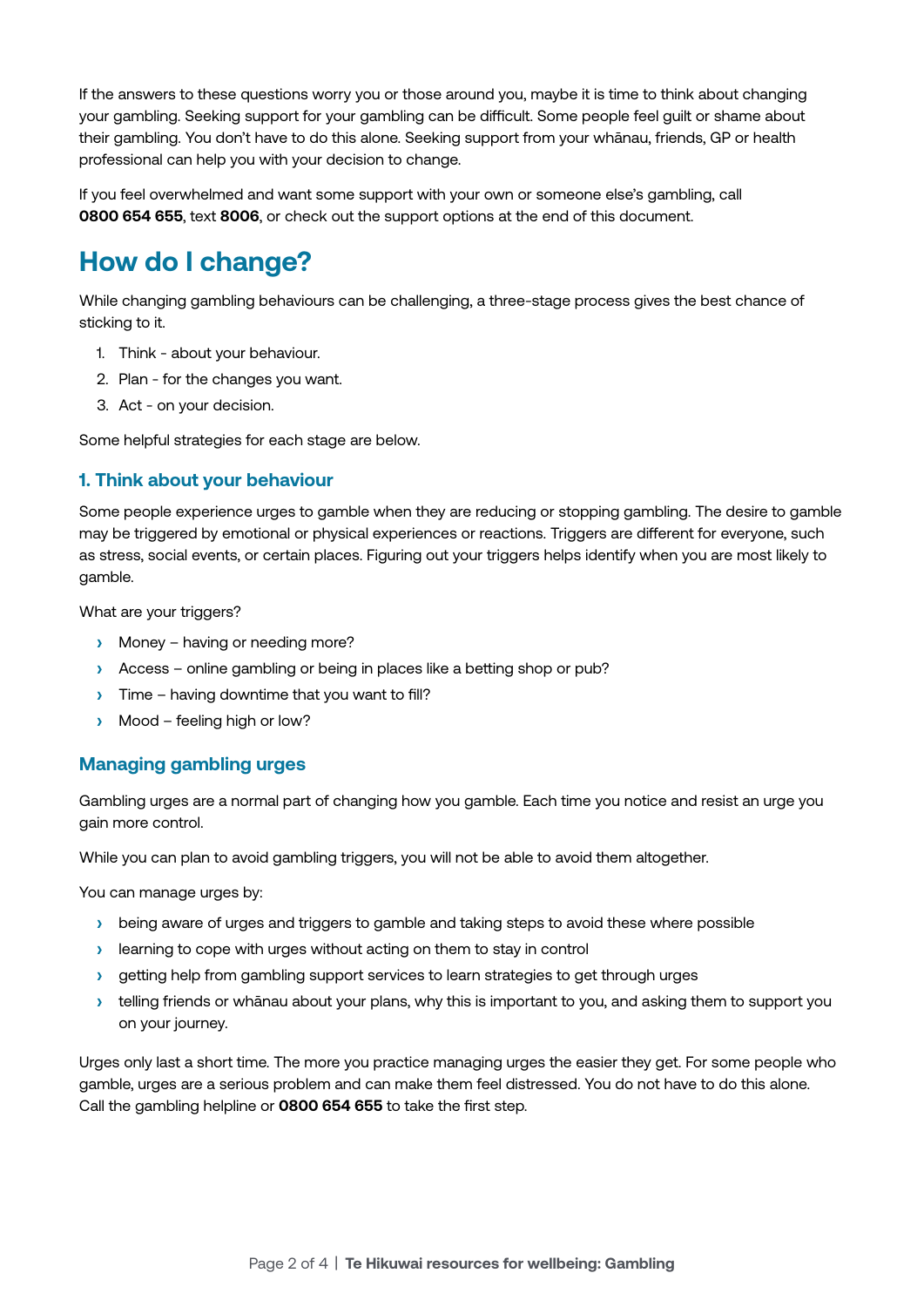## **Delaying the decision**

Delaying the decision to gamble allows time for the urge to pass and feel more in control of your decision.

Take it one day or hour at a time. "Today I won't gamble and will spend more quality time with my whānau." Or "Today I won't gamble and want to stay in control of my choices and spending".

Relax/mauri tau and focus on staying calm. Take some deep breaths to slow yourself down. Refocus on what you can do now. Say to yourself "I will see how I feel in an hour" then do something else.

#### **2. Plan for the changes you want**

- **›** Make a list of the pros and cons of changing. For example, "I will have more money to put towards a whānau holiday and spend more quality time with them".
- **›** Talk to someone you trust about your plans.
- **›** Set realistic goals you can achieve.

## **3. Act on your decision**

- **›** Begin by taking a short break from gambling (even just today) and build on it.
- **›** Find another activity to do instead of gambling. This might be an old hobby or learning a new one.
- **›** Remember how bad it feels to lose and educate yourself about gambling.
- **›** Take out a voluntary self-exclusion order.
- **›** Give control of your money to someone you trust and make a financial plan. If you have debt, consider talking to a debt counsellor.
- **›** Contact the Gambling Helpline on **0800 654 655**, text **8006** or see a gambling practitioner. Find a support group or check out the resources below.

## **Further support and information**

You do not have to do this alone, support from your whānau and friends is a great way to keep you on track. There are also plenty of free support services available.

#### **Support**

- **›** The Gambling Helpline provides a 24-hour counselling service and specialist services. **0800 654 655** or text **8006**.
	- » Māori Gambling Helpline **0800 654 656**
	- » Pasifika Gambling Helpline **0800 654 657**
	- » Debt Gambling Helpline **0800 654 658**
	- » Youth Gambling Helpline **0800 654 659**
	- » Asian Family Services **0800 862 342**
- **›** If you speak Chinese, Korean or Japanese this page provides information in your language. | <https://www.tepou.co.nz/initiatives/asian-language-resources>
- **›** Manaaki ora app by Te Rau Ora and the Centre for Māori Suicide Prevention is a free tool offering guidance and tips on how to self-help or support others going through difficult times. | [https://terauora.com/news/self-help-wellbeing-app-launched-to-support-maori-experiencing-mental](https://terauora.com/news/self-help-wellbeing-app-launched-to-support-maori-experiencing-mental-distress/)[distress/](https://terauora.com/news/self-help-wellbeing-app-launched-to-support-maori-experiencing-mental-distress/)